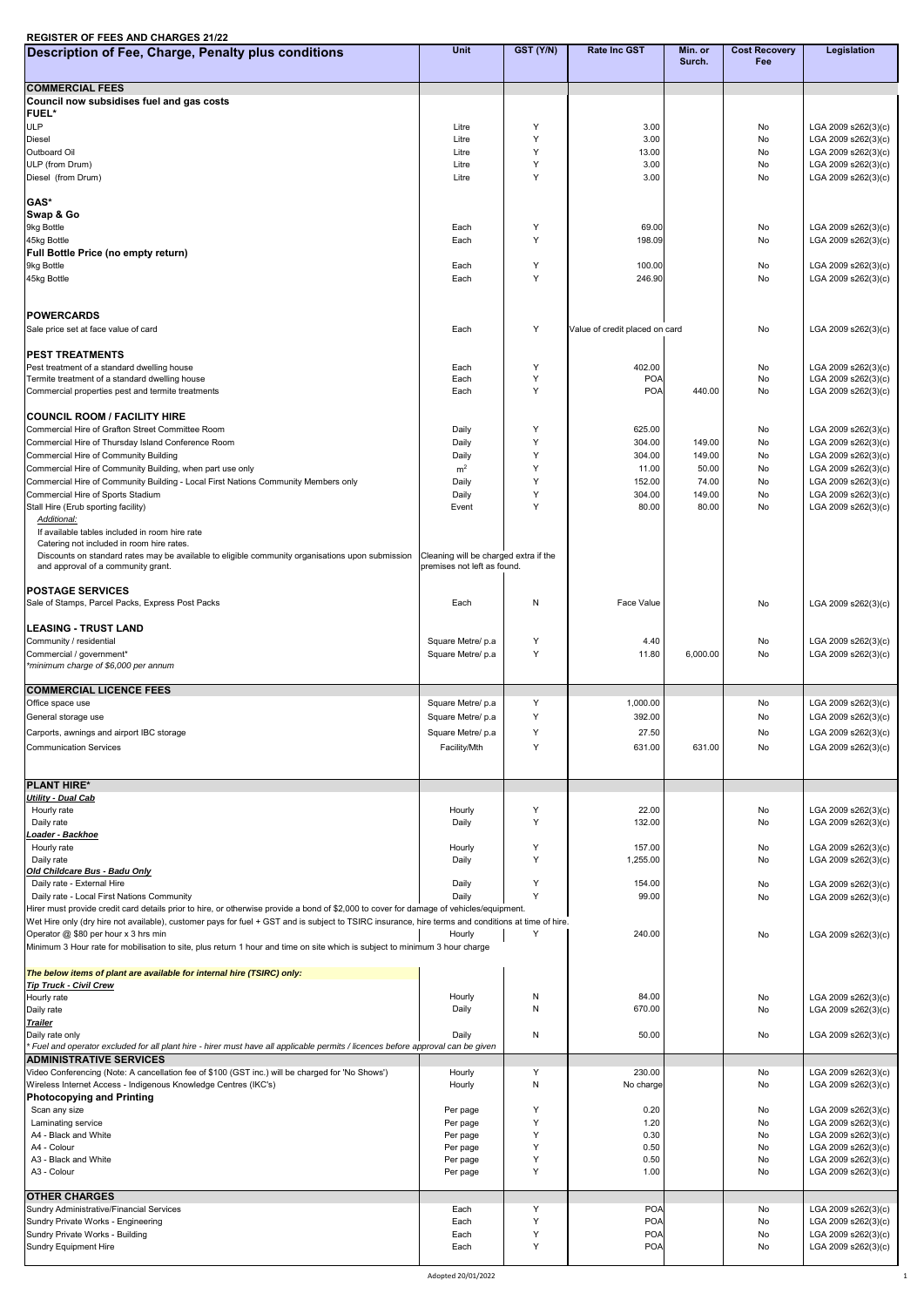| <b>Description of Fee, Charge, Penalty plus conditions</b>                                                                                                                                                                                                                             | Unit                               | GST (Y/N)     | <b>Rate Inc GST</b>                                        | Min. or | <b>Cost Recovery</b> | Legislation         |
|----------------------------------------------------------------------------------------------------------------------------------------------------------------------------------------------------------------------------------------------------------------------------------------|------------------------------------|---------------|------------------------------------------------------------|---------|----------------------|---------------------|
|                                                                                                                                                                                                                                                                                        |                                    |               |                                                            | Surch.  | Fee                  |                     |
| <b>ACCOMMODATION</b>                                                                                                                                                                                                                                                                   |                                    |               |                                                            |         |                      |                     |
| Accommodation is charged at a flat room/bed rate for singles or double based on bedding configuration below. Payments must be made in advance, and "no-shows" will be charged at full rate.                                                                                            |                                    |               |                                                            |         |                      |                     |
| <b>Self- contained Accommodation:</b>                                                                                                                                                                                                                                                  |                                    |               |                                                            |         |                      |                     |
| Boigu - Motel (Lot 114)                                                                                                                                                                                                                                                                |                                    |               |                                                            |         |                      |                     |
| Kubin - Motel (Lot 41)                                                                                                                                                                                                                                                                 |                                    |               |                                                            |         |                      |                     |
| Mabuiag - Motel (Lot 16)                                                                                                                                                                                                                                                               |                                    |               |                                                            |         |                      |                     |
| Warraber - Resort (Lot 201)                                                                                                                                                                                                                                                            |                                    |               |                                                            |         |                      |                     |
| Iama - Council Office Flat (Lot 20)                                                                                                                                                                                                                                                    |                                    |               |                                                            |         |                      |                     |
| <b>Self- contained Rates:</b>                                                                                                                                                                                                                                                          |                                    |               |                                                            |         |                      |                     |
| Daily rate - Single                                                                                                                                                                                                                                                                    | Daily                              | Υ             | 225.00                                                     |         | No                   | LGA 2009 s262(3)(c) |
| Daily rate - Double                                                                                                                                                                                                                                                                    | Daily                              | Y             | 404.00                                                     |         | No                   | LGA 2009 s262(3)(c) |
| Half day rate (50% of room rate)                                                                                                                                                                                                                                                       | Daily                              | Y             | 112.50                                                     |         | No                   | LGA 2009 s262(3)(c) |
| Local Indigenous Stay (Non-commercial) 50% of room rate (Daily) - Single                                                                                                                                                                                                               | Daily                              | Y             | 112.50                                                     |         | No                   | LGA 2009 s262(3)(c) |
| Local Indigenous Stay (Non-commercial) 50% of room rate (Daily) - Double                                                                                                                                                                                                               | Daily                              | Y             | 202.00                                                     |         | No                   | LGA 2009 s262(3)(c) |
| Weekly rate (7 nights or more) - Single                                                                                                                                                                                                                                                | Weekly                             | Y             | 1,296.00                                                   |         | No                   | LGA 2009 s262(3)(c) |
| Weekly rate (7 nights or more) - Double                                                                                                                                                                                                                                                | Weekly                             | Y             | 2,485.00                                                   |         | No                   | LGA 2009 s262(3)(c) |
| Local Indigenous Stay (Non-commercial) 50% of room rate (Weekly) - Single                                                                                                                                                                                                              | Weekly                             | Y             | 648.00                                                     |         | No                   | LGA 2009 s262(3)(c) |
| Local Indigenous Stay (Non-commercial) 50% of room rate (Weekly) - Double                                                                                                                                                                                                              | Weekly                             | Y             | 1,242.50                                                   |         | No                   | LGA 2009 s262(3)(c) |
|                                                                                                                                                                                                                                                                                        |                                    |               |                                                            |         |                      |                     |
| <b>Shared Facilities Accommodation:</b>                                                                                                                                                                                                                                                |                                    |               |                                                            |         |                      |                     |
| Boigu - Highset Yellow Guesthouse (Lot 113)                                                                                                                                                                                                                                            | Saibai - Council House 1 (Lot 23)  |               |                                                            |         |                      |                     |
| Boigu - Lowset House (Lot 95)                                                                                                                                                                                                                                                          | Saibai - Council House 2 (Lot 24)  |               |                                                            |         |                      |                     |
| Boigu - Lowset Donga (Lot 117)                                                                                                                                                                                                                                                         | Saibai - Council House 3 (Lot 307) |               |                                                            |         |                      |                     |
| Boigu - Lowset Contractor Camp(Lot 116)                                                                                                                                                                                                                                                | Saibai - Council House 4 (Lot 308) |               |                                                            |         |                      |                     |
| Poruma - Guesthouse (Lot 216)                                                                                                                                                                                                                                                          | Saibai - Council Donga (Lot 122)   |               |                                                            |         |                      |                     |
| Erub - Guesthouse (Five Star/Ocean View Lot 161)                                                                                                                                                                                                                                       | Ugar - Guesthouse (Lot 45)         |               |                                                            |         |                      |                     |
| Erub - Sunrise Lodge(Windsock Dongas) (Lot 38)                                                                                                                                                                                                                                         | Ugar - Council Unit (Lot 56A)      |               |                                                            |         |                      |                     |
| Dauan - Guesthouse (Lot 30)                                                                                                                                                                                                                                                            | Ugar - Council Unit (Lot 56C)      |               |                                                            |         |                      |                     |
| Kubin - Contractor Dongas (Lot 42)                                                                                                                                                                                                                                                     |                                    |               | Iama - Guest House - Kodakal (Cnr of Mosby St & Kebisu St) |         |                      |                     |
| Sabai - Guesthouse (School Road, Lot 315)                                                                                                                                                                                                                                              | Sabai - Guesthouse (Lot 23)        |               |                                                            |         |                      |                     |
| Warraber - Guesthouse (Lot 21)                                                                                                                                                                                                                                                         |                                    |               |                                                            |         |                      |                     |
| <b>Shared Facilities Rates:</b>                                                                                                                                                                                                                                                        |                                    |               |                                                            |         |                      |                     |
| Daily rate - Single                                                                                                                                                                                                                                                                    | Daily                              | Y             | 180.00                                                     |         | No                   | LGA 2009 s262(3)(c) |
| Daily rate - Double                                                                                                                                                                                                                                                                    | Daily                              | Y             | 323.00                                                     |         | No                   | LGA 2009 s262(3)(c) |
| Half day rate (50% of room rate)                                                                                                                                                                                                                                                       | Daily                              | Y             | 90.00                                                      |         | No                   | LGA 2009 s262(3)(c) |
| Local Indigenous Stay (Non-commercial) 50% of room rate (Daily) - Single                                                                                                                                                                                                               | Daily                              |               | 90.00                                                      |         | No                   | LGA 2009 s262(3)(c) |
| Local Indigenous Stay (Non-commercial) 50% of room rate (Daily) - Double                                                                                                                                                                                                               | Daily                              |               | 161.50                                                     |         | No                   | LGA 2009 s262(3)(c) |
| Weekly rate (7 nights or more) - Single                                                                                                                                                                                                                                                | Weekly                             | Υ             | 982.00                                                     |         | No                   | LGA 2009 s262(3)(c) |
| Weekly rate (7 nights or more) - Double                                                                                                                                                                                                                                                | Weekly                             | Y             | 1,919.00                                                   |         | No                   | LGA 2009 s262(3)(c) |
| Local Indigenous Stay (Non-commercial) 50% of room rate (Weekly) - Single                                                                                                                                                                                                              | Weekly                             | Y<br>Y        | 491.00                                                     |         | No                   | LGA 2009 s262(3)(c) |
| Local Indigenous Stay (Non-commercial) 50% of room rate (Weekly) - Double<br>Local First Nations community are people of Torres Strait Islander or Aboriginal descent, who identify as such, are accepted by the community as such, and who reside in the TSIRC Local Government Area. | Weekly                             |               | 959.50                                                     |         | No                   | LGA 2009 s262(3)(c) |
|                                                                                                                                                                                                                                                                                        |                                    |               |                                                            |         |                      |                     |
| Short-term rental of whole Accommodation Unit (minimum 3 months, maximum 12 months)                                                                                                                                                                                                    |                                    |               |                                                            |         |                      |                     |
| 3 bedroom                                                                                                                                                                                                                                                                              | Weekly                             | GST added if  | 1,700.00                                                   |         | No                   | LGA 2009 s262(3)(c) |
| 2 bedroom                                                                                                                                                                                                                                                                              | Weekly                             | applicable on | 1,350.00                                                   |         | No                   | LGA 2009 s262(3)(c) |
| Each additional bedroom, above 3 bedroom                                                                                                                                                                                                                                               | Weekly                             | case by case  | 350.00                                                     |         | No                   | LGA 2009 s262(3)(c) |
| Caravan: 3 bedroom, includes one kitchen & laundry for each camp                                                                                                                                                                                                                       | Weekly                             | basis         | 1,000.00                                                   |         | No                   | LGA 2009 s262(3)(c) |
| All short term rentals are liable for gas, electric, tv, repairs and any other running costs. Cleaning will be charged at the end if the premises are not vacated clean and tidy.                                                                                                      |                                    |               |                                                            |         |                      |                     |
| <b>CHILDCARE</b>                                                                                                                                                                                                                                                                       |                                    |               |                                                            |         |                      |                     |
| <b>Badu</b>                                                                                                                                                                                                                                                                            |                                    |               |                                                            |         |                      |                     |
| Childcare - Daily rate per child                                                                                                                                                                                                                                                       | Daily                              | N             | 32.00                                                      |         | No                   | LGA 2009 s262(3)(c) |
| Childcare - Weekly rate per child (Monday to Friday)                                                                                                                                                                                                                                   | Weekly                             | N             | 160.00                                                     |         | No                   | LGA 2009 s262(3)(c) |
| Hammond                                                                                                                                                                                                                                                                                |                                    |               |                                                            |         |                      |                     |
| After School Care - Daily rate per child (2 hours a day)                                                                                                                                                                                                                               | Daily                              | N             | 6.00                                                       |         | No                   | LGA 2009 s262(3)(c) |
| After School Care - Weekly rate per child (Monday to Friday, 2 hours a day)                                                                                                                                                                                                            | Weekly                             | N             | 30.00                                                      |         | No                   | LGA 2009 s262(3)(c) |
| Vacation Care - Daily rate per child                                                                                                                                                                                                                                                   | Daily                              | N             | 12.00                                                      |         | No                   | LGA 2009 s262(3)(c) |
| Vacation Care - Weekly rate per child (Monday to Friday)                                                                                                                                                                                                                               | Weekly                             | N             | 60.00                                                      |         | No                   | LGA 2009 s262(3)(c) |
| All centres and listed services are CCS eligible.                                                                                                                                                                                                                                      |                                    |               |                                                            |         |                      |                     |
|                                                                                                                                                                                                                                                                                        |                                    |               |                                                            |         |                      |                     |
|                                                                                                                                                                                                                                                                                        |                                    |               |                                                            |         |                      |                     |

Adopted 20/01/2022 2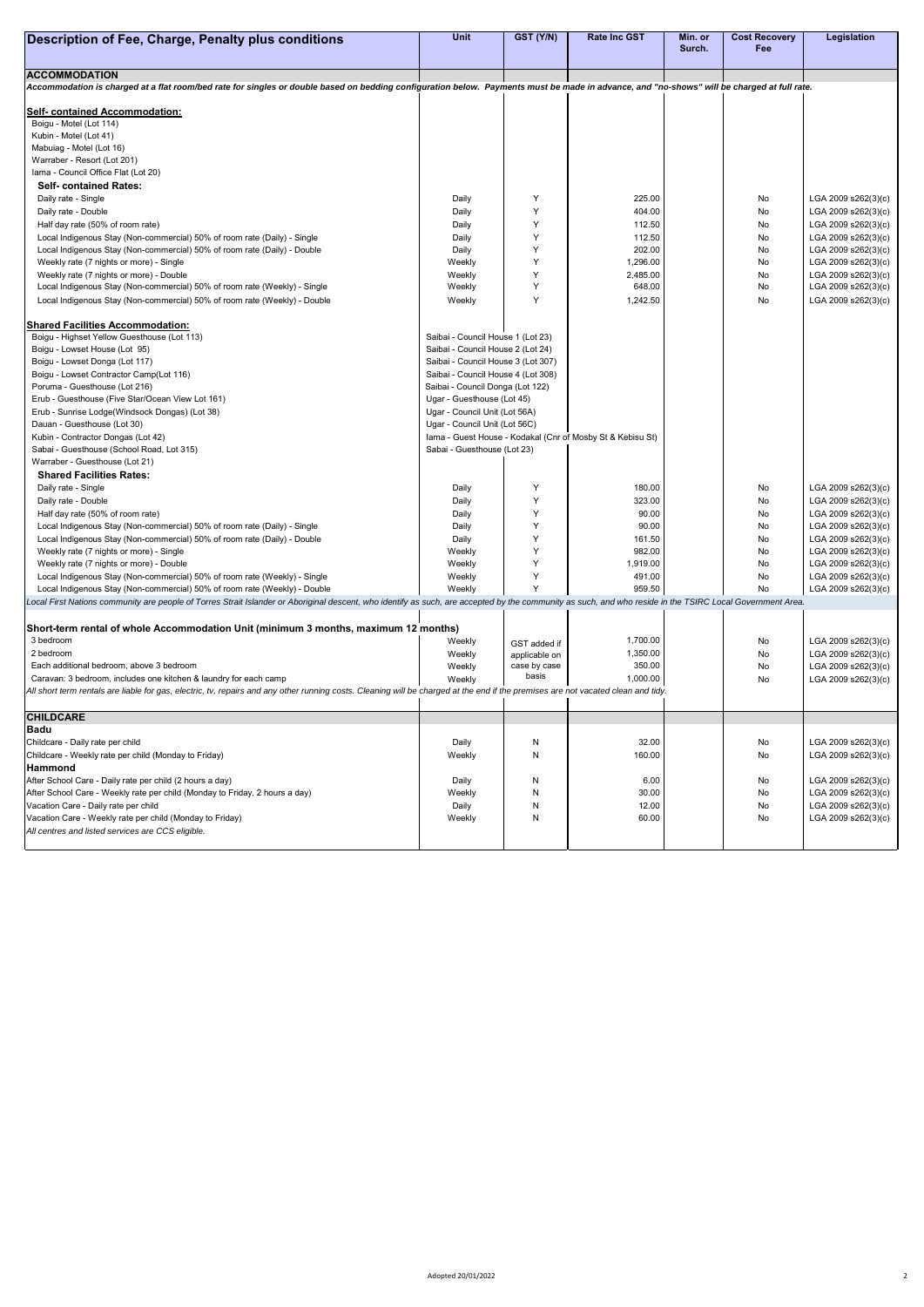| Description of Fee, Charge, Penalty plus conditions                                                                                                                                                                                                                                                                                                                                                                                                         | <b>Unit</b>                | GST (Y/N) | <b>Rate Inc GST</b>      | Min. or<br>Surch. | <b>Cost Recovery</b><br>Fee        | Legislation                        |
|-------------------------------------------------------------------------------------------------------------------------------------------------------------------------------------------------------------------------------------------------------------------------------------------------------------------------------------------------------------------------------------------------------------------------------------------------------------|----------------------------|-----------|--------------------------|-------------------|------------------------------------|------------------------------------|
|                                                                                                                                                                                                                                                                                                                                                                                                                                                             |                            |           |                          |                   |                                    |                                    |
| <b>REGULATORY FEES</b><br>Development Assessment - General Fee Information<br>1. Waiver of Development Application Charges - The CEO or Manager may determine to partially or<br>wholly waive a Development Application Fee where strict Application of the scheduled fee is considered<br>unreasonable for the type of Application being received.                                                                                                         |                            |           |                          |                   |                                    |                                    |
| 2. Combined Applications - The application shall be accompanied by a fee that is the combined total of<br>all applicable fees.                                                                                                                                                                                                                                                                                                                              |                            |           |                          |                   |                                    |                                    |
| 3. Undefined Use - Where an Application involves a use that is not defined in the applicable planning<br>scheme or is not specifically provided for in the Schedule of Fees, the fee will be set as the use<br>deemed most similar by the CEO or Manager.                                                                                                                                                                                                   |                            |           |                          |                   |                                    |                                    |
| 4. Self Assessable - There is no fee for self assessable development.                                                                                                                                                                                                                                                                                                                                                                                       |                            |           |                          |                   |                                    |                                    |
| 5. Consultant Costs - The cost of external consultant's fees for any further assessment or advice                                                                                                                                                                                                                                                                                                                                                           |                            |           |                          |                   |                                    |                                    |
| required by Council in consideration of any application or submission and/or technical report may be<br>charged to the Applicant. The Applicant will be notified of Council's intent to refer the Applicant to a<br>consultant following receipt of a response to Information Request (or earlier). If Council elects to<br>recover the cost of the consultant, the consultant's costs must be paid prior to the final determination of<br>the Application. |                            |           |                          |                   |                                    |                                    |
| <b>IENVIRONMENTALLY RELEVANT ACTIVITY</b><br><b>Application Fee</b>                                                                                                                                                                                                                                                                                                                                                                                         | Permit                     | N         | <b>POA</b>               |                   | Yes, $97(2)(a)$                    | EPR 2019                           |
| <b>Annual Fee</b><br><b>IDEVELOPMENT APPLICATIONS</b>                                                                                                                                                                                                                                                                                                                                                                                                       | Permit                     | N         | <b>POA</b>               |                   | Yes, $97(2)(a)$                    | EPR 2019                           |
| Development Assessment - Material Change of Use                                                                                                                                                                                                                                                                                                                                                                                                             |                            |           |                          |                   |                                    |                                    |
| Minor Scale Development - Code Assessable - No referrals                                                                                                                                                                                                                                                                                                                                                                                                    | Application                | N         | 1,905.00                 |                   | Yes, 97(2)(a)                      | SPA 2009                           |
| Medium Scale Development - Code Assessable - with referrals to State Agency                                                                                                                                                                                                                                                                                                                                                                                 | Application                | N         | 5,714.00                 |                   | Yes, 97(2)(a)                      | <b>SPA 2009</b>                    |
| Large Scale Development - Code Assessable - No referrals<br>Large Scale Development - Impact Assessable or Complex Scale Development - as determined by the                                                                                                                                                                                                                                                                                                 | Application                | N         | 5,714.00                 |                   | Yes, $97(2)(a)$                    | SPA 2009                           |
| CEO or Manager                                                                                                                                                                                                                                                                                                                                                                                                                                              | Application                | N         | POA                      |                   | Yes, $97(2)(a)$                    | <b>SPA 2009</b>                    |
| Development Assessment - Reconfiguration of a Lot (Preliminary Approval and<br><b>Development Permits)</b>                                                                                                                                                                                                                                                                                                                                                  |                            |           |                          |                   |                                    |                                    |
| Reconfiguration - Minor Scale Development - Code Assessable - up to 2 lots - with NO referrals and<br>NO public notification AND compliant with applicable Acceptable Outcomes                                                                                                                                                                                                                                                                              | Application                | N         | 1,905.00                 |                   | Yes, 97(2)(a)                      | SPA 2009                           |
| Reconfiguration - Medium Scale Development - Code Assessable - between 3-10 lots - with NO<br>referrals AND compliant with applicable Acceptable Outcomes                                                                                                                                                                                                                                                                                                   | Application                | N         | 3,808.00                 |                   | Yes, 97(2)(a)                      | SPA 2009                           |
| Reconfiguration - Large Scale Development - as determined by the CEO or Manager                                                                                                                                                                                                                                                                                                                                                                             | Application                | N         | POA                      |                   | Yes, $97(2)(a)$                    | <b>SPA 2009</b>                    |
| Development Assessment - Operational Works<br>Operational Works associated with reconfiguration of a Lot                                                                                                                                                                                                                                                                                                                                                    | Application                | N         | POA                      | 8,000.00          | Yes, $97(2)(a)$                    | <b>SPA 2009</b>                    |
| Operational Works - other works                                                                                                                                                                                                                                                                                                                                                                                                                             | Application                | N         | <b>POA</b>               |                   | Yes, 97(2)(a)                      | SPA 2009                           |
| <b>ANTENNA MASTS</b>                                                                                                                                                                                                                                                                                                                                                                                                                                        |                            |           |                          |                   |                                    |                                    |
| Height up to 1 metre                                                                                                                                                                                                                                                                                                                                                                                                                                        | Application                | N         | 1,775.00                 |                   | No                                 | LGA 2009 s262(3)(c)                |
| Height from 1 metre up to 3 metres                                                                                                                                                                                                                                                                                                                                                                                                                          | Application                | N<br>N    | 5,909.00<br>5,909.00     |                   | No<br>No                           | LGA 2009 s262(3)(c)                |
| Height greater than 3 metres (permit also required under LL1)<br>These fees are applicable as 'one off' application charges                                                                                                                                                                                                                                                                                                                                 | Application                |           |                          |                   |                                    | LGA 2009 s262(3)(c)                |
| <b>FOOD BUSINESS LICENSE</b><br>Annual food license                                                                                                                                                                                                                                                                                                                                                                                                         | Annual                     | N         | 361.00                   |                   | Yes, $97(2)(a)$                    | LGA 2009 s262(3)(c)                |
| <b>ANIMAL REGISTRATION</b><br>Annual registration fee - dog and cat (de-sexed)                                                                                                                                                                                                                                                                                                                                                                              | Annual                     | N         | 10.00                    |                   | Yes, 97(2)(a)                      | LGA 2009 s262(3)(c)                |
| <b>LOCAL LAWS</b>                                                                                                                                                                                                                                                                                                                                                                                                                                           |                            |           |                          |                   |                                    |                                    |
| <b>PRESCRIBED ACTIVITY PERMIT</b>                                                                                                                                                                                                                                                                                                                                                                                                                           |                            |           |                          |                   |                                    |                                    |
| Alteration or improvement to local government controlled areas and roads                                                                                                                                                                                                                                                                                                                                                                                    | Application                | N         | 291.00                   |                   | Yes, $97(2)(a)$                    | LL1                                |
| Commercial use of local government controlled areas and roads (general and moorings & landings<br>applications)                                                                                                                                                                                                                                                                                                                                             | Application                | N         | 146.00                   |                   | Yes, 97(2)(a)                      | LL1                                |
| Establishment or occupation of a temporary home                                                                                                                                                                                                                                                                                                                                                                                                             | Application                | N         | 146.00                   |                   | Yes, $97(2)(a)$                    | LL <sub>1</sub>                    |
| Installation of advertising devices<br>Keeping of animals where permit is required                                                                                                                                                                                                                                                                                                                                                                          | Application<br>Application | N<br>N    | 146.00<br>146.00         |                   | Yes, 97(2)(a)<br>Yes, 97(2)(a)     | LL <sub>1</sub><br>LL <sub>1</sub> |
| Operation of camping grounds                                                                                                                                                                                                                                                                                                                                                                                                                                | Application                | N         | 291.00                   |                   | Yes, $97(2)(a)$                    | LL1                                |
| Operation of caravan parks                                                                                                                                                                                                                                                                                                                                                                                                                                  | Application                | N         | 291.00                   |                   | Yes, $97(2)(a)$                    | LL1                                |
| Operation of cemeteries<br>Operation of public swimming pools                                                                                                                                                                                                                                                                                                                                                                                               | Application<br>Application | N<br>N    | 291.00<br>291.00         |                   | Yes, $97(2)(a)$<br>Yes, $97(2)(a)$ | LL <sub>1</sub><br>LL1             |
| Operation of shared facility accommodation                                                                                                                                                                                                                                                                                                                                                                                                                  | Application                | N         | 291.00                   |                   | Yes, 97(2)(a)                      | LL <sub>1</sub>                    |
| Operation of temporary entertainment                                                                                                                                                                                                                                                                                                                                                                                                                        | Application                | N         | 146.00                   |                   | Yes, $97(2)(a)$                    | LL <sub>1</sub>                    |
| Disturbance of human remains buried outside a cemetery                                                                                                                                                                                                                                                                                                                                                                                                      | Application                | N         |                          |                   | Yes, $97(2)(a)$                    | LL1                                |
| Burial or disposal of human remains outside a cemetery<br>Disturbance of human remains in a local government cemetery                                                                                                                                                                                                                                                                                                                                       | Application<br>Application | N<br>N    |                          |                   | Yes, $97(2)(a)$<br>Yes, $97(2)(a)$ | LL1<br>LL1                         |
| Driving or leading of animals to cross a road                                                                                                                                                                                                                                                                                                                                                                                                               | Application                | N         | 72.50                    |                   | Yes, $97(2)(a)$                    | LL1                                |
| Depositing of goods or materials on a local government controlled area or road                                                                                                                                                                                                                                                                                                                                                                              | Application                | N         | <b>POA</b>               |                   | Yes, 97(2)(a)                      | LL1                                |
| Holding of a public place activity<br>Bringing or driving motor vehicles onto a park or reserve                                                                                                                                                                                                                                                                                                                                                             | Application<br>Application | N<br>N    | <b>POA</b><br><b>POA</b> |                   | Yes, 97(2)(a)<br>Yes, 97(2)(a)     | LL <sub>1</sub><br>LL <sub>1</sub> |
| Bringing or driving prohibited vehicles onto motor vehicle access areas                                                                                                                                                                                                                                                                                                                                                                                     | Application                | N         | <b>POA</b>               |                   | Yes, 97(2)(a)                      | LL <sub>1</sub>                    |
| Carrying out works on a road or interfering with a road or its operation                                                                                                                                                                                                                                                                                                                                                                                    | Application                | N         | 291.00                   |                   | Yes, 97(2)(a)                      | LL <sub>1</sub>                    |
| Entry to trust areas                                                                                                                                                                                                                                                                                                                                                                                                                                        | Application                | N         |                          |                   | Yes, 97(2)(a)                      | LL <sub>1</sub>                    |
| Undertaking scientific research on a Trust area<br>Camping within a camping site in a Trust area                                                                                                                                                                                                                                                                                                                                                            | Application<br>Application | N<br>N    |                          |                   | Yes, 97(2)(a)<br>Yes, $97(2)(a)$   | LL <sub>1</sub><br>LL1             |
| <b>LEGAL CHARGES</b>                                                                                                                                                                                                                                                                                                                                                                                                                                        |                            |           |                          |                   |                                    |                                    |
| Leasing                                                                                                                                                                                                                                                                                                                                                                                                                                                     |                            |           |                          |                   |                                    |                                    |
| Care and Consideration<br> Licensing                                                                                                                                                                                                                                                                                                                                                                                                                        | Lease                      | Y         | 2,797.00                 |                   | No                                 | LGA 2009 s262(3)(c)                |
| Care and Consideration<br>Legal Services (other than Leasing and Licensing)                                                                                                                                                                                                                                                                                                                                                                                 | License                    | Υ         | 402.00                   |                   | No                                 | LGA 2009 s262(3)(c)                |
| Care and Consideration                                                                                                                                                                                                                                                                                                                                                                                                                                      | Hour                       | Y         | 153.00                   |                   | No                                 | LGA 2009 s262(3)(c)                |
| Mediation fees (capped at \$1,000 per day)<br><b>Signing/Endorsement Services</b>                                                                                                                                                                                                                                                                                                                                                                           | Hour                       | Y         | 204.00                   |                   | No                                 | LGA 2009 s262(3)(c)                |
| Instrument (e.g. Survey, Lease)                                                                                                                                                                                                                                                                                                                                                                                                                             | Instrument                 | Y         | 255.00                   |                   | No                                 | LGA 2009 s262(3)(c)                |
| <b>Advisory Committee Services</b><br>Meeting                                                                                                                                                                                                                                                                                                                                                                                                               | Meeting                    | Υ         | 2,797.00                 |                   | No                                 | LGA 2009 s262(3)(c)                |
|                                                                                                                                                                                                                                                                                                                                                                                                                                                             | Adopted 20/01/2022         |           |                          |                   |                                    |                                    |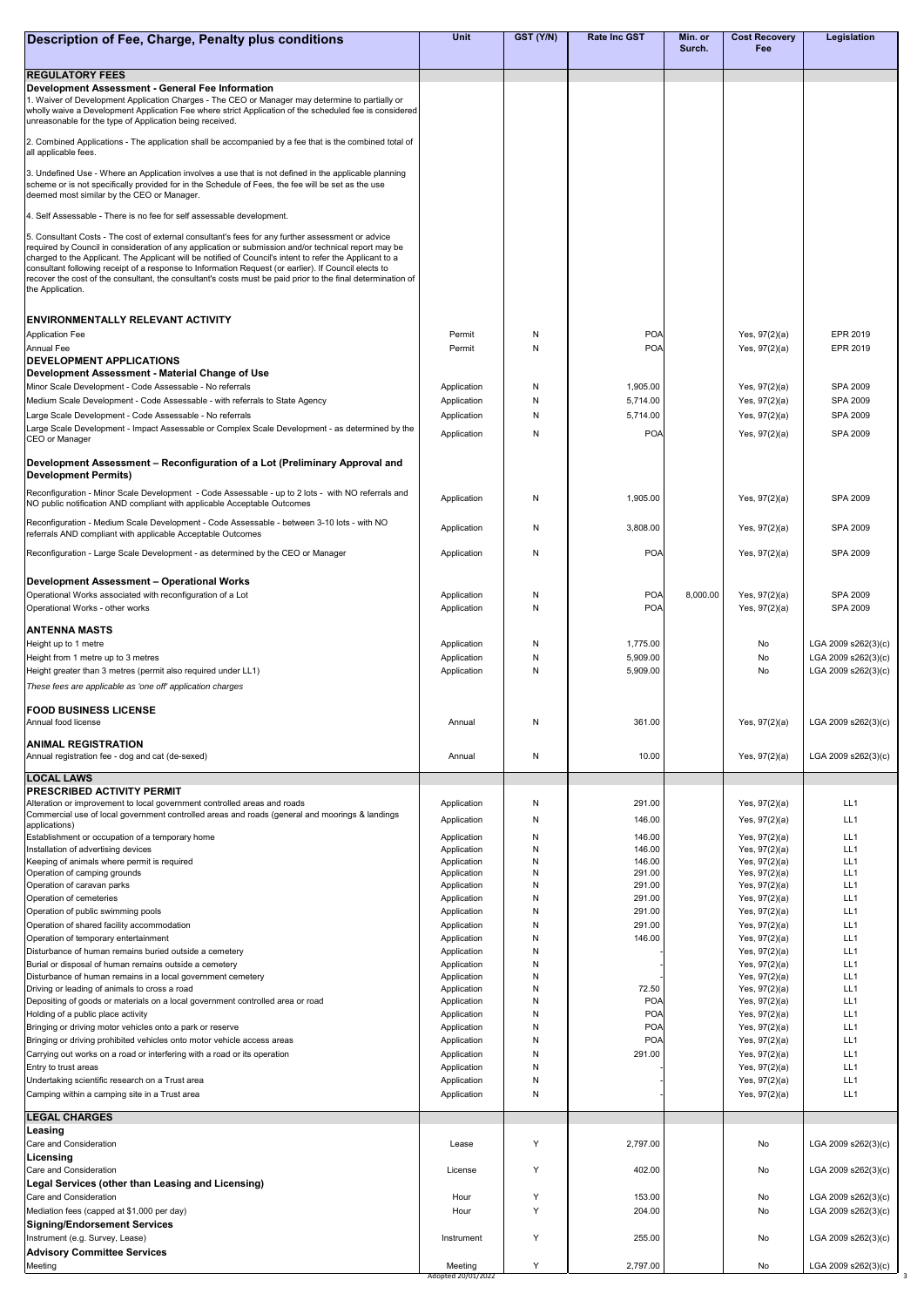| Description of Fee, Charge, Penalty plus conditions                                                                                                                                                           | <b>Unit</b>                          | GST (Y/N) | <b>Rate Inc GST</b> | Min. or<br>Surch. | <b>Cost Recovery</b><br>Fee | <b>Legislation</b>                         |
|---------------------------------------------------------------------------------------------------------------------------------------------------------------------------------------------------------------|--------------------------------------|-----------|---------------------|-------------------|-----------------------------|--------------------------------------------|
|                                                                                                                                                                                                               |                                      |           |                     |                   |                             |                                            |
| <b>RECORDS</b>                                                                                                                                                                                                |                                      |           |                     |                   |                             |                                            |
| <b>RIGHT TO INFORMATION</b>                                                                                                                                                                                   |                                      |           |                     |                   |                             |                                            |
| RTI Applications: Non-personal application<br>Processing charges may also be payable.                                                                                                                         | Application                          | N         | 52.60               |                   | Yes, $97(2)(c)$             | <b>RTI 2009</b>                            |
|                                                                                                                                                                                                               |                                      |           |                     |                   |                             |                                            |
| Information Privacy Applications                                                                                                                                                                              | Application                          | N         | 0.00                |                   | Yes, $97(2)(c)$             | RTI 2009                                   |
|                                                                                                                                                                                                               |                                      |           |                     |                   |                             |                                            |
|                                                                                                                                                                                                               | Per A4 black and<br>white page,      |           |                     |                   |                             |                                            |
|                                                                                                                                                                                                               | otherwise refer                      |           |                     |                   |                             |                                            |
| RTI & IP access charges                                                                                                                                                                                       | Schedule of<br>Administrative        | N         | 0.25                |                   |                             |                                            |
|                                                                                                                                                                                                               | Services for further<br>information. |           |                     |                   |                             |                                            |
|                                                                                                                                                                                                               |                                      |           |                     |                   |                             |                                            |
| <b>PORT FEES</b>                                                                                                                                                                                              |                                      |           |                     |                   |                             |                                            |
| <b>AIRPORT LANDING FEES</b>                                                                                                                                                                                   |                                      |           |                     |                   |                             |                                            |
| All airports and aircraft types (including helicopters)                                                                                                                                                       | Tonne                                | Y         | 9.80                |                   | No                          | LGA 2009 s262(3)(c)                        |
| Charges apply to airport usages and are expressed as \$/tonne. The normal charge is determined by                                                                                                             |                                      |           |                     |                   |                             |                                            |
| multiplying the certified maximum take-off weight of an aircraft by the charge rate.                                                                                                                          |                                      |           |                     |                   |                             |                                            |
| Avdata Australia engaged to collect charges on behalf of Council.                                                                                                                                             |                                      |           |                     |                   |                             |                                            |
| SUBSIDISED HELICOPTER PASSENGER SERVICE:                                                                                                                                                                      |                                      |           |                     |                   |                             |                                            |
| Private or personal travel only for communities of Ugar and Dauan.                                                                                                                                            |                                      |           |                     |                   |                             |                                            |
| Ugar and Dauan Communities to/from Horn Island                                                                                                                                                                | One Way Travel                       | Y         | <b>POA</b>          |                   | No                          | LGA 2009 s262(3)(c)                        |
| Note: Conditions apply - please contact your local council office for more information.                                                                                                                       |                                      |           |                     |                   |                             |                                            |
| <b>MARITIME FEES</b>                                                                                                                                                                                          |                                      |           |                     |                   |                             |                                            |
| <b>Harbour Dues</b>                                                                                                                                                                                           |                                      |           |                     |                   |                             |                                            |
| Harbour Dues at the following rates are payable in respect of all goods discharged at or shipped from<br>or transhipped.                                                                                      |                                      |           |                     |                   |                             |                                            |
| All cargo except sand & gravel (not in bulk a bags), demountable buildings and fuel/bulk fuel based on                                                                                                        | Tonne                                | Y         | 31.65               |                   |                             |                                            |
| whichever produces the greater amount (tonne or $m3$ ).                                                                                                                                                       | m <sup>3</sup>                       | Y         | 31.65               |                   | No<br>No                    | LGA 2009 s262(3)(c)<br>LGA 2009 s262(3)(c) |
| General cargo includes dangerous cargo, freezer & chiller cargo, vehicles, empty pallets & containers,                                                                                                        |                                      |           |                     |                   |                             |                                            |
| bulk a bags and other unspecified cargo.                                                                                                                                                                      |                                      |           |                     |                   |                             |                                            |
| Sand and gravel (not in bulk a bag)                                                                                                                                                                           | Tonne                                | Υ         | 8.12                |                   | No                          | LGA 2009 s262(3)(c)                        |
| Demountable buildings<br>Fuel/bulk fuel                                                                                                                                                                       | m <sup>3</sup><br>Litre              | Y<br>Y    | 15.88<br>0.05       |                   | No                          | LGA 2009 s262(3)(c)                        |
|                                                                                                                                                                                                               |                                      |           |                     |                   | No                          | LGA 2009 s262(3)(c)                        |
| <b>Tonnage Dues</b>                                                                                                                                                                                           |                                      |           |                     |                   |                             |                                            |
| Tonnage Dues at the following rates are payable in respect of vessels for each period of 24 hours or<br>part thereof that a ship occupies a wharf or barge ramp under the control of the Torres Strait Island |                                      |           |                     |                   |                             |                                            |
| Regional Council.                                                                                                                                                                                             |                                      |           |                     |                   |                             |                                            |
| Should a ship use more than one such wharf or facility within a 24 hour period a separate charge for<br>each wharf or facility will apply.                                                                    |                                      |           |                     |                   |                             |                                            |
| Fuel levy                                                                                                                                                                                                     | Daily                                | Υ         | 0.05                |                   | No                          | LGA 2009 s262(3)(c)                        |
| Vessels less than 50 tonnes<br>Vessels 51 - 100 tonnes                                                                                                                                                        | Daily<br>Daily                       | Υ<br>Y    | 40.63<br>68.66      |                   | No<br>No                    | LGA 2009 s262(3)(c)<br>LGA 2009 s262(3)(c) |
| Vessels 101 - 1,500 tonnes                                                                                                                                                                                    | Daily                                | Y         | 434.94              |                   | No                          | LGA 2009 s262(3)(c)                        |
| Vessels greater than 1,500 tonnes<br>Vessel laid up at wharf or facility                                                                                                                                      | Daily<br>Daily                       | Y<br>Y    | 531.71<br>528.68    |                   | No<br>No                    | LGA 2009 s262(3)(c)<br>LGA 2009 s262(3)(c) |
|                                                                                                                                                                                                               |                                      |           |                     |                   |                             |                                            |
| Passenger services - Daily<br>Passenger services - Annually                                                                                                                                                   | Daily<br>Annually                    | Y<br>Y    | 36.65<br>9,525.44   |                   | No<br>No                    | LGA 2009 s262(3)(c)<br>LGA 2009 s262(3)(c) |
| Other Commercial - Daily                                                                                                                                                                                      | Daily                                | Y         | 97.12               |                   | No                          | LGA 2009 s262(3)(c)                        |
| Other Commercial Activity - Weekly                                                                                                                                                                            | Weekly                               | Y         | 485.13              |                   | No                          | LGA 2009 s262(3)(c)                        |
| Other Commercial Activity - Annually                                                                                                                                                                          | Annually                             | Y         | 25,250.45           |                   | <b>No</b>                   | LGA 2009 s262(3)(c)                        |
| Default Maritime Fees : Failure of permit holders to submit compliant maritime fees self-reporting may                                                                                                        |                                      |           |                     |                   |                             |                                            |
| result in a Default Maritime Fee being applied. Please refer to your permit and related correspondence<br>for details.                                                                                        |                                      |           |                     |                   |                             |                                            |
|                                                                                                                                                                                                               |                                      |           |                     |                   |                             |                                            |
| <b>Miscellaneous</b><br>Wharf and facility lighting - if available - for working ship                                                                                                                         | Nightly                              | Υ         | 111.60              |                   | No                          | LGA 2009 s262(3)(c)                        |
| Water - minimum charge \$25                                                                                                                                                                                   | Kilolitre                            | N         | 9.42                | 25.00             | No                          | LGA 2009 s262(3)(c)                        |
| Surcharge for water sales on Sunday and Statutory Holidays                                                                                                                                                    | Kilolitre                            | Y         | 4.58                |                   | No                          | LGA 2009 s262(3)(c)                        |
| <b>OTHER CHARGES</b>                                                                                                                                                                                          |                                      |           |                     |                   |                             |                                            |
| <b>WASTE MANAGEMENT</b><br>Construction waste disposal prohibited unless prior approval is granted by CEO or delegate                                                                                         |                                      | N         | <b>POA</b>          |                   |                             |                                            |
| Note: a disposal approval and associated fee will only be granted in exceptional circumstances                                                                                                                | m <sup>3</sup>                       |           |                     |                   | No                          | LGA 2009 s262(3)(c)                        |
| Commercial waste (in addition to standard property bin collection)                                                                                                                                            | m <sup>3</sup>                       | N         | <b>POA</b>          |                   | No                          | LGA 2009 s262(3)(c)                        |
| Domestic waste including green waste (in addition to standard property bin collection and excluding<br>construction and commercial waste)                                                                     | m <sup>3</sup>                       | N         | 10.61               |                   | No                          | LGA 2009 s262(3)(c)                        |
| <b>SEWAGE PUMP OUTS</b>                                                                                                                                                                                       |                                      |           |                     |                   |                             |                                            |
| Applicable where Council service is available                                                                                                                                                                 |                                      |           |                     |                   |                             |                                            |
| Residential property - pump out fee for septic tanks (fee for each attendance)                                                                                                                                | per pump out                         | N         | 450.00              |                   | No                          | LGA 2009 s262(3)(c)                        |
| Commercial property - pump out fee for septic tanks (fee for each attendance)                                                                                                                                 | per pump out                         | N         | 562.00              |                   | No                          | LGA 2009 s262(3)(c)                        |
| <b>SEWAGE DISPOSAL</b>                                                                                                                                                                                        |                                      |           |                     |                   |                             |                                            |
| Applicable where Council service is available<br>Liquid waste dumping fee - for disposal of waste into Council's sewage trenches and/or Council's                                                             |                                      |           |                     |                   |                             |                                            |
| treatment plants.                                                                                                                                                                                             |                                      |           |                     |                   |                             |                                            |
| Residential - waste from pump outs - per septic tank pump out<br>Commercial - waste from pump outs - per septic tank pump out                                                                                 | per pump out                         | N<br>N    | 63.00<br>126.00     |                   | No<br>No                    | LGA 2009 s262(3)(c)<br>LGA 2009 s262(3)(c) |
|                                                                                                                                                                                                               | per pump out                         |           |                     |                   |                             |                                            |